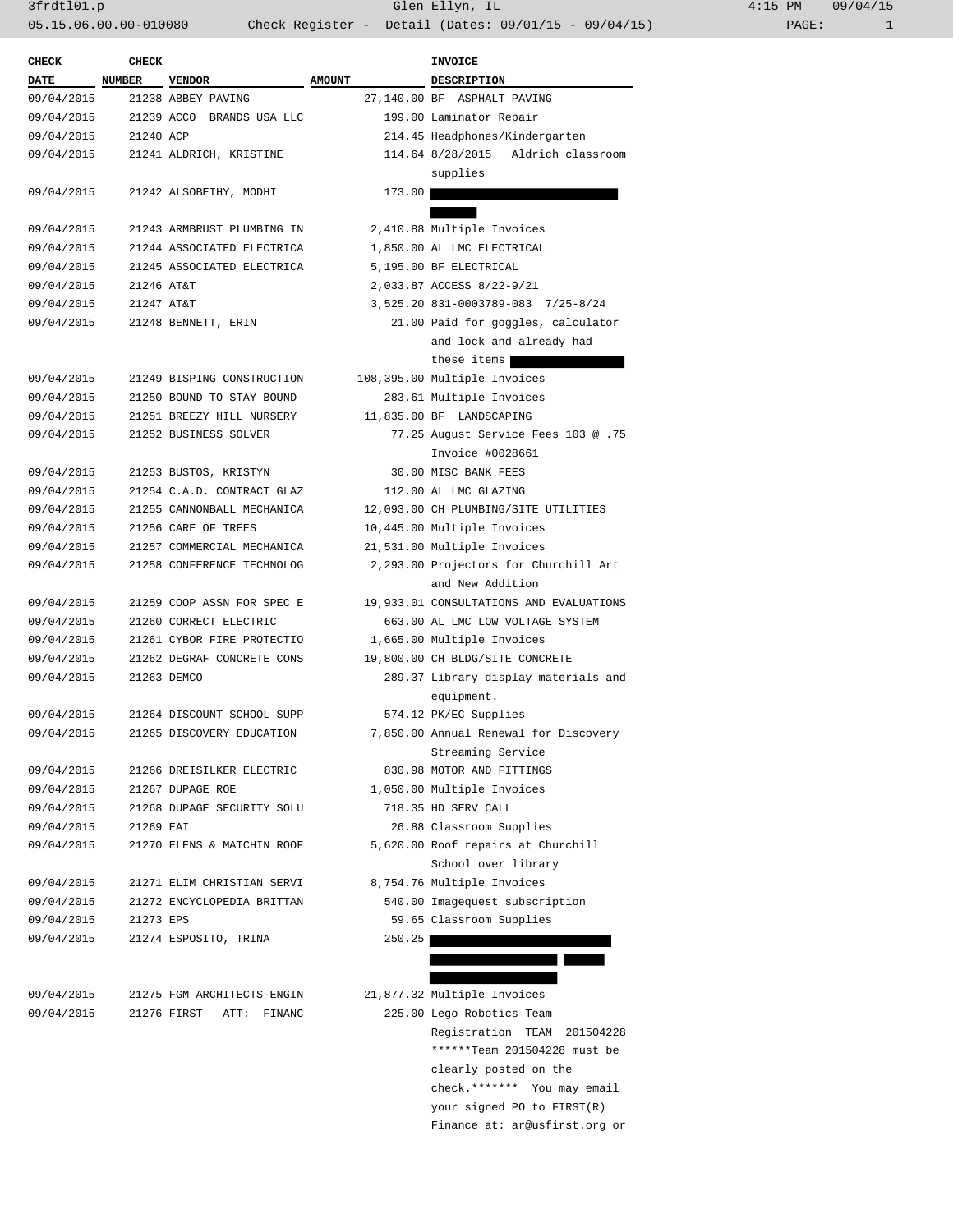| 4:15 PM |       | 09/04/15 |
|---------|-------|----------|
|         | PAGE: |          |

| <b>CHECK</b><br><b>DATE</b> | <b>CHECK</b> |                            | <b>AMOUNT</b>    | <b>INVOICE</b>                                    |
|-----------------------------|--------------|----------------------------|------------------|---------------------------------------------------|
|                             | NUMBER       | <b>VENDOR</b>              |                  | <b>DESCRIPTION</b><br>fax to 603-206-2079 All POs |
|                             |              |                            |                  | will be invoiced with 30 day                      |
|                             |              |                            |                  | terms or the date published                       |
|                             |              |                            |                  | that the payment is due.                          |
| 09/04/2015                  |              | 21277 FLINN SCIENTIFIC INC |                  | 1,212.31 6-7-8 grade science supplies             |
| 09/04/2015                  | 21278 FQC    |                            |                  | 1,077.00 AL LMC CONSTRUCTION                      |
|                             |              |                            |                  | MANAGEMENT                                        |
| 09/04/2015                  | 21279 FQC    |                            |                  | 81,426.00 Multiple Invoices                       |
| 09/04/2015                  |              | 21280 FRANCZEK RADELET & R |                  | 884.75 Multiple Invoices                          |
| 09/04/2015                  |              | 21281 GRAINGER INC, W W    |                  | 90.72 Goggles for Hadley students                 |
| 09/04/2015                  |              | 21282 GRAYBAR ELECTRIC CO  |                  | 72.50 Multiple Invoices                           |
| 09/04/2015                  |              | 21283 HEALTH MANAGEMENT SY |                  | 55.44 Employee Assistance Program                 |
|                             |              |                            |                  | Invoice#20610915                                  |
| 09/04/2015                  |              | 21284 HOUGHTON MIFFLING RE |                  | 2,023.29 Multiple Invoices                        |
| 09/04/2015                  |              | 21285 HOUSE OF GRAPHICS    |                  | 122.50 Invoice #1508037 School                    |
|                             |              |                            |                  | Magnets for welcome packet                        |
| 09/04/2015                  |              | 21286 HUFCOR INC dba HUFCO |                  | 21,864.00 CH OPERABLE PARTITIONS                  |
| 09/04/2015                  |              | 21287 IAHPERD              |                  | 210.00 IAHPERD State Convention                   |
|                             |              |                            |                  | Registration                                      |
| 09/04/2015                  |              | 21288 ILLINOIS GRADE SCHL  |                  | 150.00 IGSMA Fees for the Music                   |
|                             |              |                            |                  | Department                                        |
| 09/04/2015                  |              | 21289 ILMEA                |                  | 35.00 ILMEA (Illinois Music                       |
|                             |              |                            |                  | Education Association)                            |
| 09/04/2015                  |              | 21290 INSCITE ILLINOIS     |                  | 100.00 Illinois First Lego League                 |
|                             |              |                            |                  | Registration Team 18391                           |
| 09/04/2015                  |              | 21291 JC HARRIS & SONS INC |                  | 22,498.00 Multiple Invoices                       |
| 09/04/2015                  |              | 21292 JENSEN'S PLUMBING &  |                  | 725.00 AL LMC HVAC                                |
| 09/04/2015                  |              | 21293 JUNIOR LIBRARY GUILD |                  | 3,861.60 book subscription                        |
| 09/04/2015                  |              | 21294 JUST RITE ACOUSTICS  |                  | 300.00 AL LMC ACOUSTICAL CEILING                  |
| 09/04/2015                  |              | 21295 JUST RITE ACOUSTICS  |                  | 2,186.00 CH ACOUSTICAL CEILING                    |
| 09/04/2015                  |              | 21296 KENNELLY, JULI       | 207.79           |                                                   |
|                             |              |                            |                  |                                                   |
| 09/04/2015                  |              | 21297 LAIRD, KIMBERLY      |                  | 5.00 Reimburse for notary                         |
|                             |              |                            |                  | registration                                      |
| 09/04/2015                  |              | 21298 LAKESHORE LEARNING M |                  | 243.42 Multiple Invoices                          |
| 09/04/2015                  |              | 21299 LEN'S ACE HARDWARE   |                  | 110.23 Multiple Invoices                          |
| 09/04/2015                  |              | 21300 LINCOLNSHIRE PRINTIN |                  | 179.17 Multiple Invoices                          |
| 09/04/2015                  |              | 21301 LINDEN OAKS HOSPITAL |                  | 904.80 Multiple Invoices                          |
| 09/04/2015                  |              | 21302 LOWERY MCDONNELL     |                  | 11,605.00 AL LMC MILLWORK/CUBBIES                 |
| 09/04/2015                  |              | 21303 MACGILL & CO, WM V   |                  | 633.74 Ben Franklin Health Office                 |
|                             |              |                            |                  | supplies- 2015-2016                               |
| 09/04/2015                  |              | 21304 MACNEAL SCHOOL       |                  | 1,016.15 August Tuition for D41                   |
|                             |              |                            |                  | Student Invoice #13272                            |
| 09/04/2015                  |              | 21305 MAJOR APPLIANCE SERV |                  | 255.76 REPAIR PARTS                               |
| 09/04/2015                  |              | 21306 MAXIM HEALTHCARE SER |                  | 371.25 Invoice #12743157-Z02 DOS                  |
|                             |              |                            |                  | 07/13,07/14,07/15                                 |
| 09/04/2015                  |              | 21307 MAY DECORATING II I  |                  | 478.00 AL LMC PAINTING                            |
| 09/04/2015                  |              | 21308 MAY DECORATING II I  |                  | 950.00 BF PAINTING/COATING                        |
| 09/04/2015                  |              | 21309 MENARDS              |                  | 97.34 Multiple Invoices                           |
| 09/04/2015                  |              | 21310 METRO PROFESSIONAL P |                  | 4,798.50 Multiple Invoices                        |
| 09/04/2015                  |              | 21311 MIDAMERICAN ENERGY   |                  | 23,451.84 Multiple Invoices                       |
| 09/04/2015                  |              | 21312 MIDWEST PRINCIPALS'  |                  | 195.00 Making PERA Meaningful Using               |
|                             |              |                            |                  | Student Growth in Teacher                         |
|                             |              |                            |                  | Evaluation                                        |
| 09/04/2015                  |              | 21313 MPZ MASONRY INC      | 3,409.00 MASONRY |                                                   |
| 09/04/2015                  |              | 21314 NASCO                |                  | 1,101.27 Multiple Invoices                        |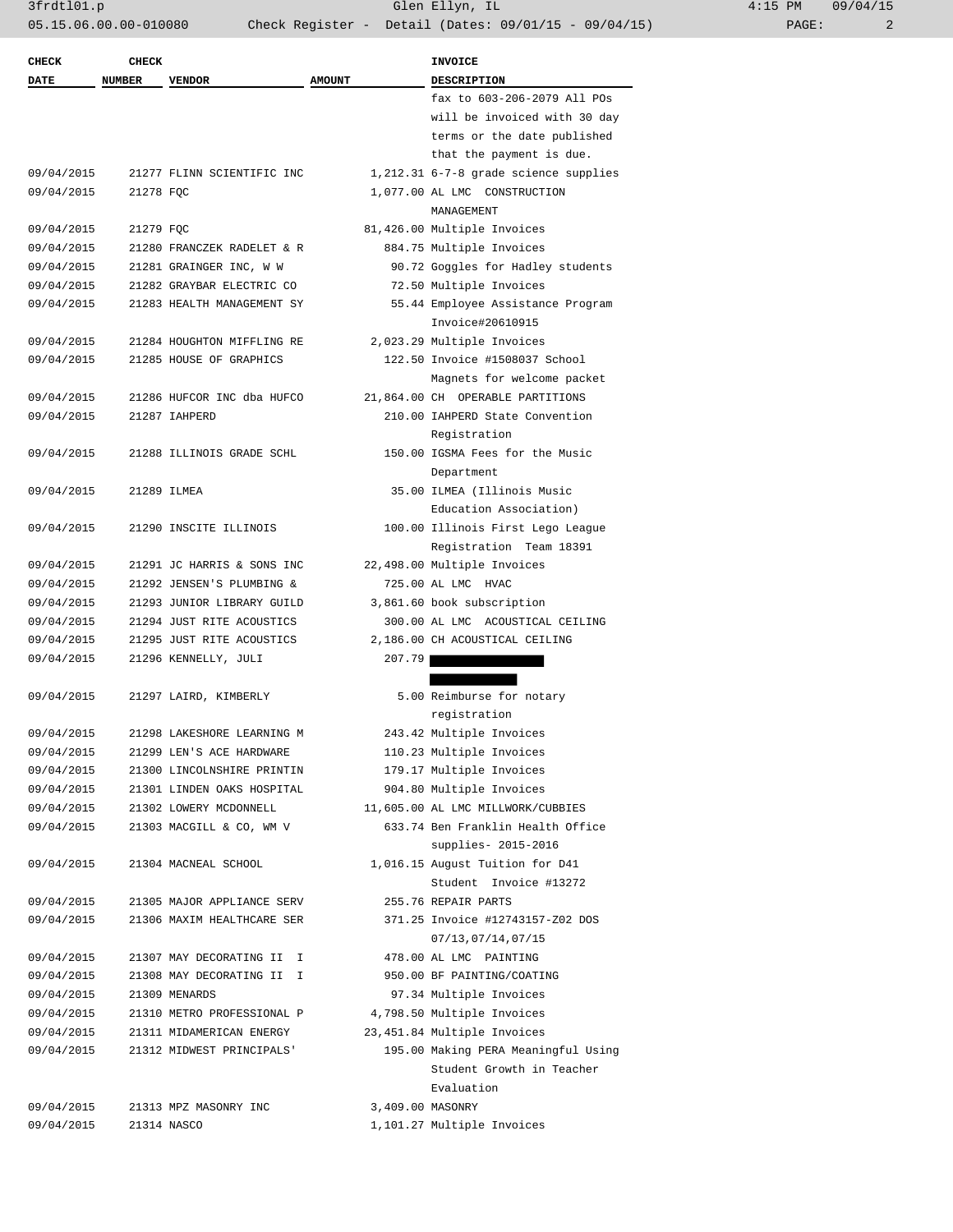| $4:15$ PM |       | 09/04/15 |
|-----------|-------|----------|
|           | PAGE: |          |

| <b>CHECK</b> | <b>CHECK</b> |                            |               | <b>INVOICE</b>                         |
|--------------|--------------|----------------------------|---------------|----------------------------------------|
| <b>DATE</b>  | NUMBER       | <b>VENDOR</b>              | <b>AMOUNT</b> | <b>DESCRIPTION</b>                     |
| 09/04/2015   |              | 21315 NCS PEARSON          |               | 2,317.35 Multiple Invoices             |
| 09/04/2015   |              | 21316 NELSON FIRE PROTECTI |               | 211.00 AL LMC FIRE PROTECTION          |
| 09/04/2015   |              | 21317 NORTHERN ILLINOIS GA |               | 82.96 Multiple Invoices                |
| 09/04/2015   |              | 21319 OFFICE DEPOT         |               | 3,569.25 Multiple Invoices             |
| 09/04/2015   |              | 21320 OLIVE GROVE LANDSCAP |               | 2,500.00 Landscape maintenance for the |
|              |              |                            |               | district, maintenance along            |
|              |              |                            |               | property lines                         |
| 09/04/2015   |              | 21322 OLIVE GROVE LANDSCAP |               | 24,295.35 Multiple Invoices            |
| 09/04/2015   |              | 21323 ORIENTAL TRADING CO  |               | 39.49 Classroom Supplies               |
| 09/04/2015   |              | 21324 ORKIN LLC            |               | 1,648.97 Multiple Invoices             |
| 09/04/2015   |              | 21325 PARKLAND PREPARATORY |               | 9,762.30 August Tuition for four D41   |
|              |              |                            |               | Students Invoice #1236                 |
| 09/04/2015   |              | 21326 PARKWAY FORMING      |               | 3,641.00 BF BLDG/SITE CONCRETE         |
| 09/04/2015   |              | 21327 PEDERSEN COMPANY     |               | 41,791.00 Multiple Invoices            |
| 09/04/2015   |              | 21328 PHILLIPSON, KARYN    | 3.10          |                                        |
| 09/04/2015   |              | 21329 PROFESSIONAL PAVING  |               | 10,290.00 Multiple Invoices            |
| 09/04/2015   |              | 21330 PUBLIC STORAGE       |               | 1,731.00 Multiple Invoices             |
| 09/04/2015   |              | 21331 R B CONSTRUCTION     |               | 309.00 AL LMC CARPENTRY/DRYWALL        |
| 09/04/2015   |              | 21332 RAMCORP INC          |               | 3,960.00 CH PHASE III MASONRY          |
| 09/04/2015   |              | 21333 REALLY GOOD STUFF IN |               | 1,157.96 Multiple Invoices             |
| 09/04/2015   |              | 21334 REBECCA CAUDILL YOUN |               | 10.00 8/28/2015<br>aAdrich             |
|              |              |                            |               | classroom supplies                     |
| 09/04/2015   |              | 21335 RESTROOM DIRECT      |               | 7,564.00 Multiple Invoices             |
| 09/04/2015   |              | 21336 ROBINETTE DEMOLITION |               | 1,200.00 AL LMC DEMOLITION             |
| 09/04/2015   |              | 21337 ROBINETTE DEMOLITION |               | 3,049.00 CH DEMOLITION                 |
| 09/04/2015   |              | 21338 ROSCOE CO            |               | 105.54 8/26 MOP SERV                   |
| 09/04/2015   |              | 21339 SAM'S CLUB           |               | 325.49 Snacks for TLA Meetings         |
| 09/04/2015   |              | 21341 SCHOOL SPECIALTY     |               | 6,081.63 Multiple Invoices             |
| 09/04/2015   |              | 21342 SCHOOL TECHNOLOGY AS |               | 61.00 Cleaning kit - lunch swipe       |
|              |              |                            |               | card machine                           |
| 09/04/2015   |              | 21343 SCHOOLMASTERS SAFETY |               | 314.73 Swinging Security Gate          |
| 09/04/2015   |              | 21344 SCHWEIKHOFER, LINDA  |               | 75.59 Lunchroom and Recess Supplies    |
| 09/04/2015   |              | 21345 SEPTRAN INC          |               | 17,418.48 Multiple Invoices            |
| 09/04/2015   |              | 21346 SHADEOLOGY LLC       |               | 1,553.00 FG WINDOW SHADES              |
| 09/04/2015   |              | 21347 SIGN IDENTITY        |               | 1,136.22 Multiple Invoices             |
| 09/04/2015   |              | 21348 SOARING EAGLE ACADEM |               | 32,387.88 Multiple Invoices            |
| 09/04/2015   |              | 21349 SQUEEGEE BROTHERS    |               | 1,200.00 PE Uniforms for Hadley Free   |
|              |              |                            |               | and Reduced Students                   |
| 09/04/2015   |              | 21350 STAPLES ADVANTAGE    |               | 657.20 Multiple Invoices               |
| 09/04/2015   |              | 21351 STEVENS INDUSTRIES   |               | 28,526.00 CASEWORK/MILLWORK            |
| 09/04/2015   |              | 21352 TIGERDIRECT.COM      |               | 1,500.94 Multiple Invoices             |
| 09/04/2015   |              | 21353 TSI COMMERCIAL FLOOR |               | 47,157.00 Multiple Invoices            |
| 09/04/2015   |              | 21354 VILLAGE OF GLEN ELLY |               | 895.36 Multiple Invoices               |
| 09/04/2015   |              | 21355 VLAHOS, JOLITA       |               | 131.00 Refund for fees that were       |
|              |              |                            |               | paid twice.                            |
| 09/04/2015   |              | 21356 VORTEX COMMERCIAL FL |               | 2,000.00 AL LMC FLOORING               |
| 09/04/2015   |              | 21357 WAGEWORKS            |               | 351.21 Invoice#20150182611             |
| 09/04/2015   |              | 21358 WASTE MANAGEMENT WES |               | 3,405.72 Multiple Invoices             |
| 09/04/2015   |              | 21359 WITTE, PRISCILLA     |               | 119.00 9/2/2015 Witte                  |
|              |              |                            |               | reimbursement                          |
|              |              |                            |               |                                        |

Totals for checks 754,142.68